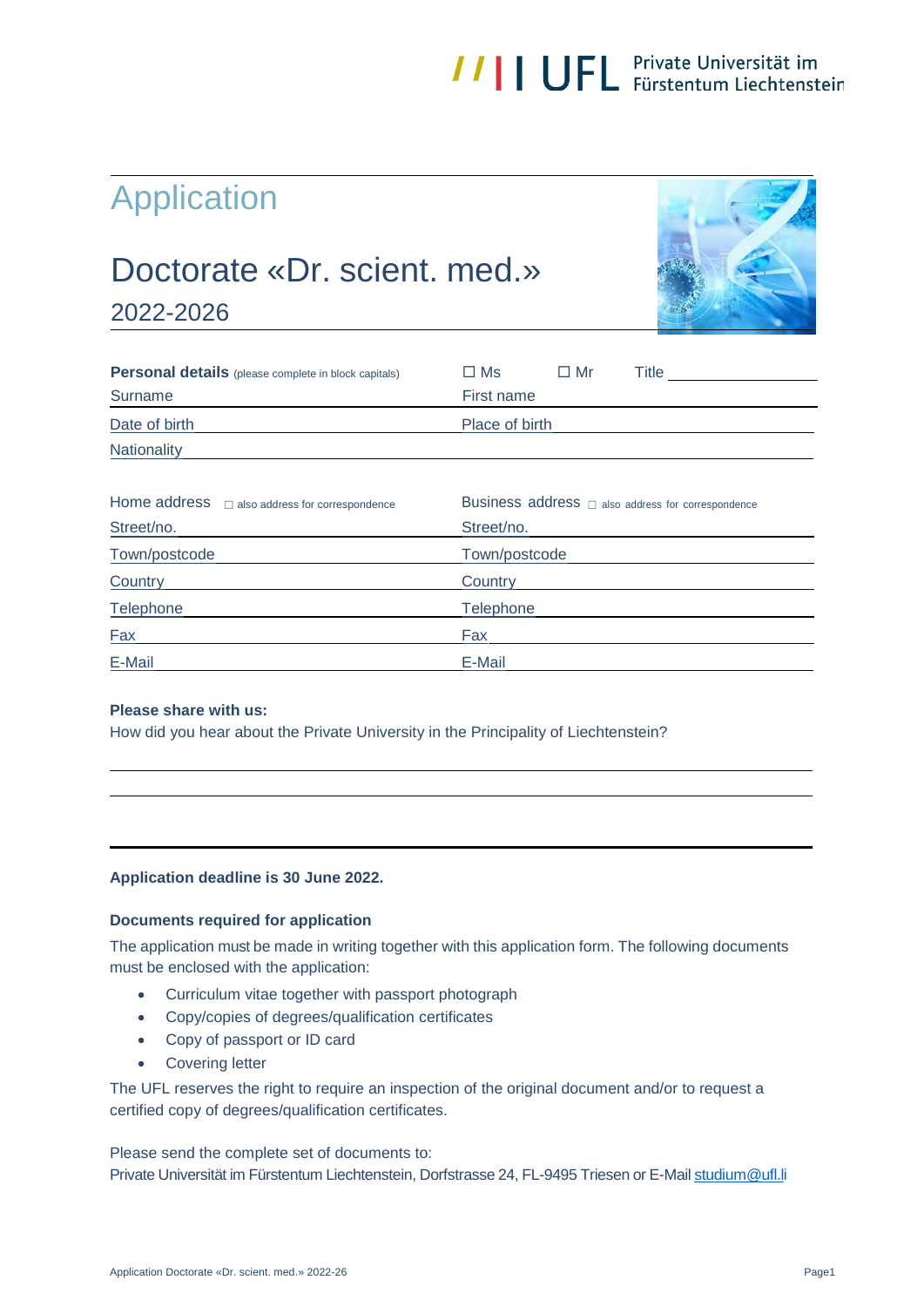## **//||UFL** Private Universität im

### General Provisions

#### **Admission for study**

Admission requirements are governed by the current study regulations for the doctoral programme «Dr. scient.med.». The study regulations as well as additional information are published on the website of the UFL: : [www.ufl.li](http://www.ufl.li/)

#### **Application/process**

Receipt of the application shall be confirmed in writing following a formal check of the admission requirements. Applicants accepted for courses of study will be notified immediately after the completion of the selection procedure. If there are insufficient applicants, the UFL reserves the right not to implement the study programme. In this case, payments already made will be reimbursed.

#### **Programme changes**

The UFL reserves the right to make changes with regard to the structure and content of the study programme, as well as the selection and employment of lecturers.

#### **Tuition fee**

The following fees are due for registration and participation in a degree programme at UFL:

| • Registration fee   | CHF 1.250.00                            |
|----------------------|-----------------------------------------|
| • Tuition fee        | CHF 26,500.00 total for eight semesters |
| • Extension Semester | CHF 1,000.00 per semester               |

Fees will be invoiced as follows:

- The registration fee will be invoiced on confirmation of definitive acceptance to the degree programme.
- For semesters  $1 4$ , CHF 6,250.00 will be invoiced prior to beginning of the respective semester.
- For semesters  $5 8$ , CHF 375.00 will in each case be invoiced prior to the beginning of the respective semester.
- A fee for the extension of the period of study beyond the standard period of study stipulated in the study regulations must be paid at the beginning of each semester.

The relevant invoices, together with terms of payment, will be sent in a timely manner. Fees will also fall due even if a participant admitted onto the study programme fails to participate in it or discontinues studies prematurely.

#### **Deregistration**

A student who without reasonable excuse fails to attend the course of study may be deregistered by the UFL after a written warning. In the event of deregistration, the tuition fees for each semester commenced shall be owed in full. If students wish to discontinue their programme of study prematurely, they should apply for deregistration in writing at the latest 30 days prior to the commencement of the semester.

#### **Liability**

Students are responsible for their own insurance. The UFL accepts no liability in the event of the absence of, or insufficient, insurance cover